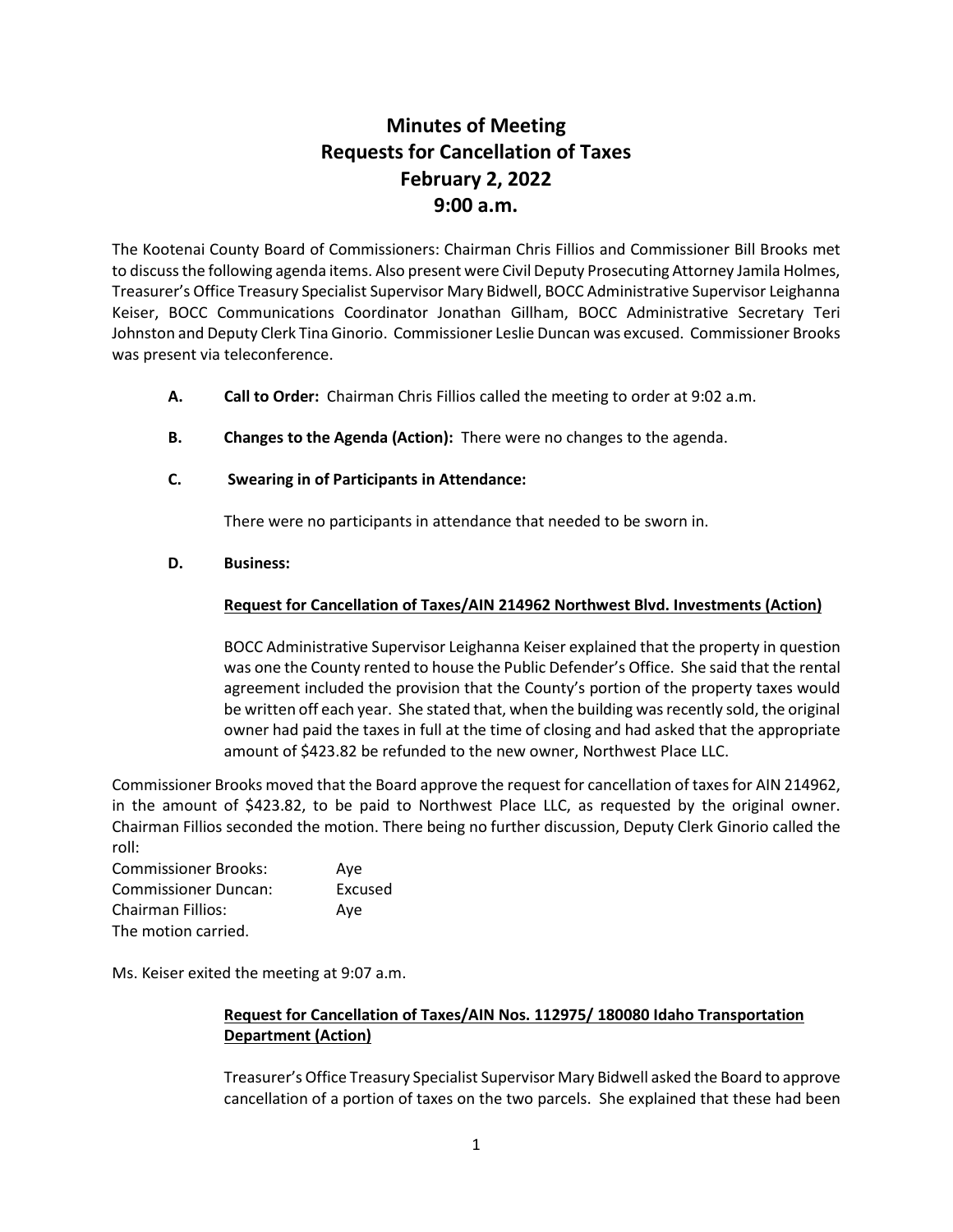purchased by the Idaho Transportation Department (ITD) in 2021 and would then be considered tax exempt.

Ms. Bidwell commented that she had verified the calculations provided by ITD. She said that, on AIN 112975, the amount would be \$1,200.42 and on AIN 180080, the amount would be \$1,126.04.

Assessor's Office Administrative Manager Reba Grytness entered the meeting at 9:09 a.m.

Chairman Fillios moved that the Board approve the request for cancellation of taxes on AIN Nos. 112975 and 180080, as requested by ITD, in the amounts listed of \$1,242 and \$1,126.04, for a total of \$2,326.46, with the adjustment to be sent to the owner indicating this is the final bill due in June 2022. Commissioner Brooks seconded the motion. There being no further discussion, Deputy Clerk Ginorio called the roll: Commissioner Brooks: Aye Commissioner Duncan: Excused Chairman Fillios: Aye

The motion carried.

## **Request for Adjustment of Taxes to Reflect Circuit Breaker/AIN 148871 Winston (Action)**

Ms. Grytness asked the Board to approve an adjustment of taxes to reflect Circuit Breaker for AIN 148871. She explained that the owner, Mr. Winston, had experienced medical issues including hospitalization which prevented him from coming in to fill out the paperwork. She said he would have qualified for a reduction in the amount of \$690.

Commissioner Brooks moved that the Board approve the request for adjustment of taxes to reflect the Circuit Breaker on AIN 148871, for Winston. Chairman Filliosseconded the motion. There being no further discussion, Deputy Clerk Ginorio called the roll:

| <b>Commissioner Brooks:</b> | Ave     |
|-----------------------------|---------|
| <b>Commissioner Duncan:</b> | Excused |
| <b>Chairman Fillios:</b>    | Ave     |
| The motion carried.         |         |

Ms. Grytness exited the meeting at 9:11 a.m.

### **Request for Cancellation of Late Fees/Interest/Multiple Parcels/Hagadone Corporation (Action)**

Ms. Bidwell stated that this request related to multiple payments under multiple names, all of which belonged to the Hagadone Corporation. She said that they had brought in the payment after the due date and had asked for a waiver of the interest charges.

Ms. Bidwell stated that it was the opinion of the Treasurer's Office that this would set a poor precedent for future requests. In response to Chairman Fillios' question, she said the total amount requested was \$17,253.28.